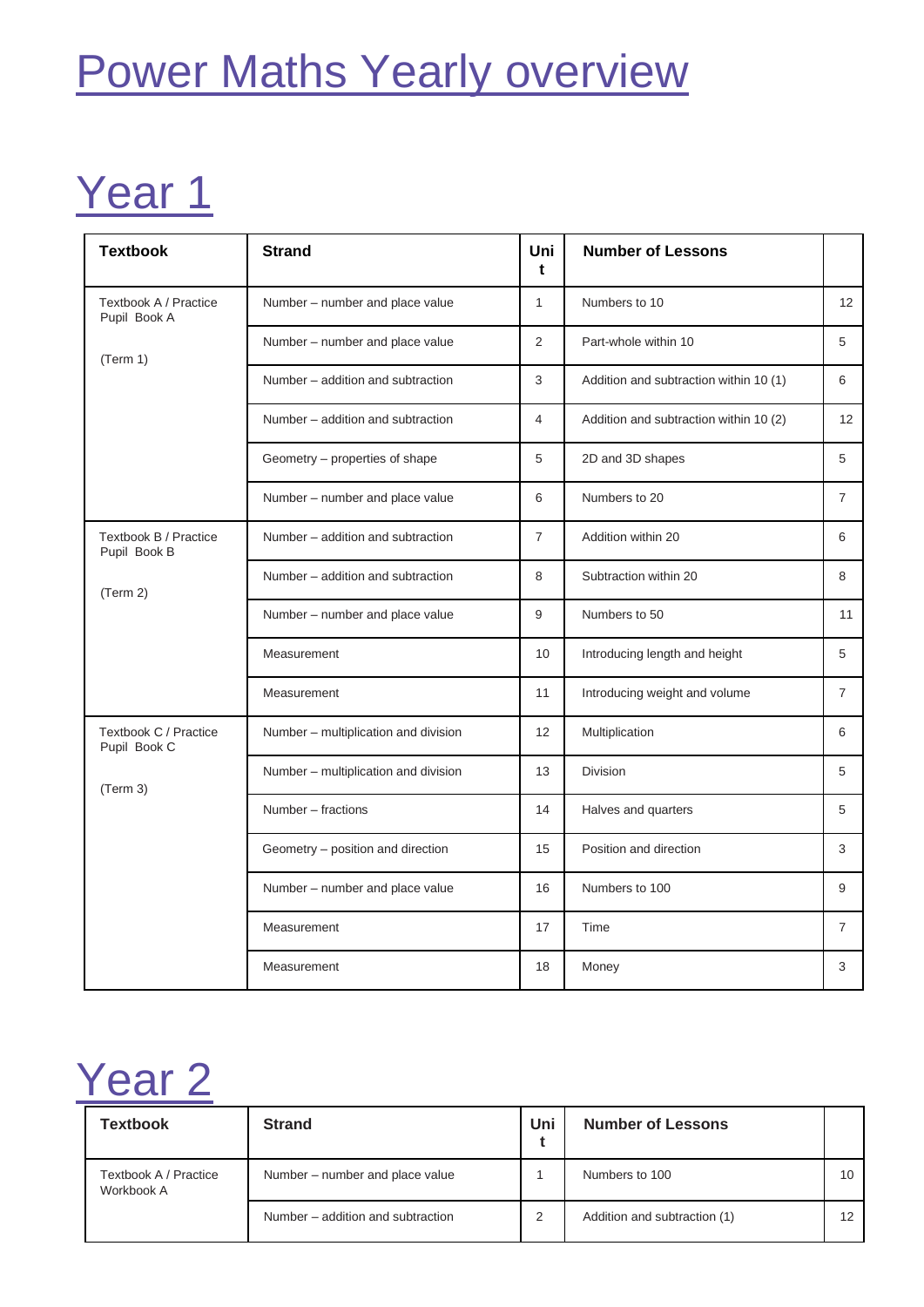|                                     | Number – addition and subtraction    | 3              | Addition and subtraction (2)        | 9              |
|-------------------------------------|--------------------------------------|----------------|-------------------------------------|----------------|
| (Term 1)                            |                                      |                |                                     |                |
|                                     | Measurement                          | 4              | Money                               | 9              |
|                                     | Number - multiplication and division | 5              | Multiplication and division (1)     | 9              |
| Textbook B / Practice<br>Workbook B | Number - multiplication and division | 6              | Multiplication and division (2)     | 9              |
| (Term 2)                            | <b>Statistics</b>                    | $\overline{7}$ | <b>Statistics</b>                   | $\overline{7}$ |
|                                     | Measurement                          | 8              | Length and height                   | 5              |
|                                     | Geometry – properties of shape       | 9              | Properties of shapes                | 12             |
|                                     | Number - fractions                   | 10             | Fractions                           | 14             |
| Textbook C / Practice<br>Workbook C | Geometry - position and direction    | 11             | Position and direction              | 4              |
| (Term 3)                            | Number – addition and subtraction    | 12             | Problem solving and e«cient methods | 12             |
|                                     | Measurement                          | 13             | Time                                | 9              |
|                                     | Measurement                          | 14             | Weight, volume and temperature      | 10             |

# Year 3

| <b>Textbook</b>       | <b>Strand</b>                        | <b>Unit</b>    |                                    | <b>Number of</b><br><b>Lessons</b> |
|-----------------------|--------------------------------------|----------------|------------------------------------|------------------------------------|
| Textbook A / Practice | Number - number and place value      | 1              | Place value within 1,000           | 11                                 |
| Book A (Term 1)       | Number - addition and subtraction    | 2              | Addition and subtraction (1)       | 10                                 |
|                       | Number - addition and subtraction    | 3              | Addition and subtraction (2)       | 9                                  |
|                       | Number - multiplication and division | 4              | Multiplication and division (1)    | 15                                 |
| Textbook B / Practice | Number - multiplication and division | 5              | Multiplication and division (2)    | 14                                 |
| Book B (Term 2)       | Measurement                          | 6              | Money                              | 5                                  |
|                       | <b>Statistics</b>                    | $\overline{7}$ | <b>Statistics</b>                  | 5                                  |
|                       | Measurement                          | 8              | Length                             | 11                                 |
|                       | Number - fractions                   | 9              | Fractions (1)                      | 11                                 |
| Textbook C / Practice | Number - fractions                   | 10             | Fractions (2)                      | 9                                  |
| Book C (Term 3)       | Measurement                          | 11             | Time                               | 11                                 |
|                       | Geometry – properties of shapes      | 12             | Angles and properties of<br>shapes | 9                                  |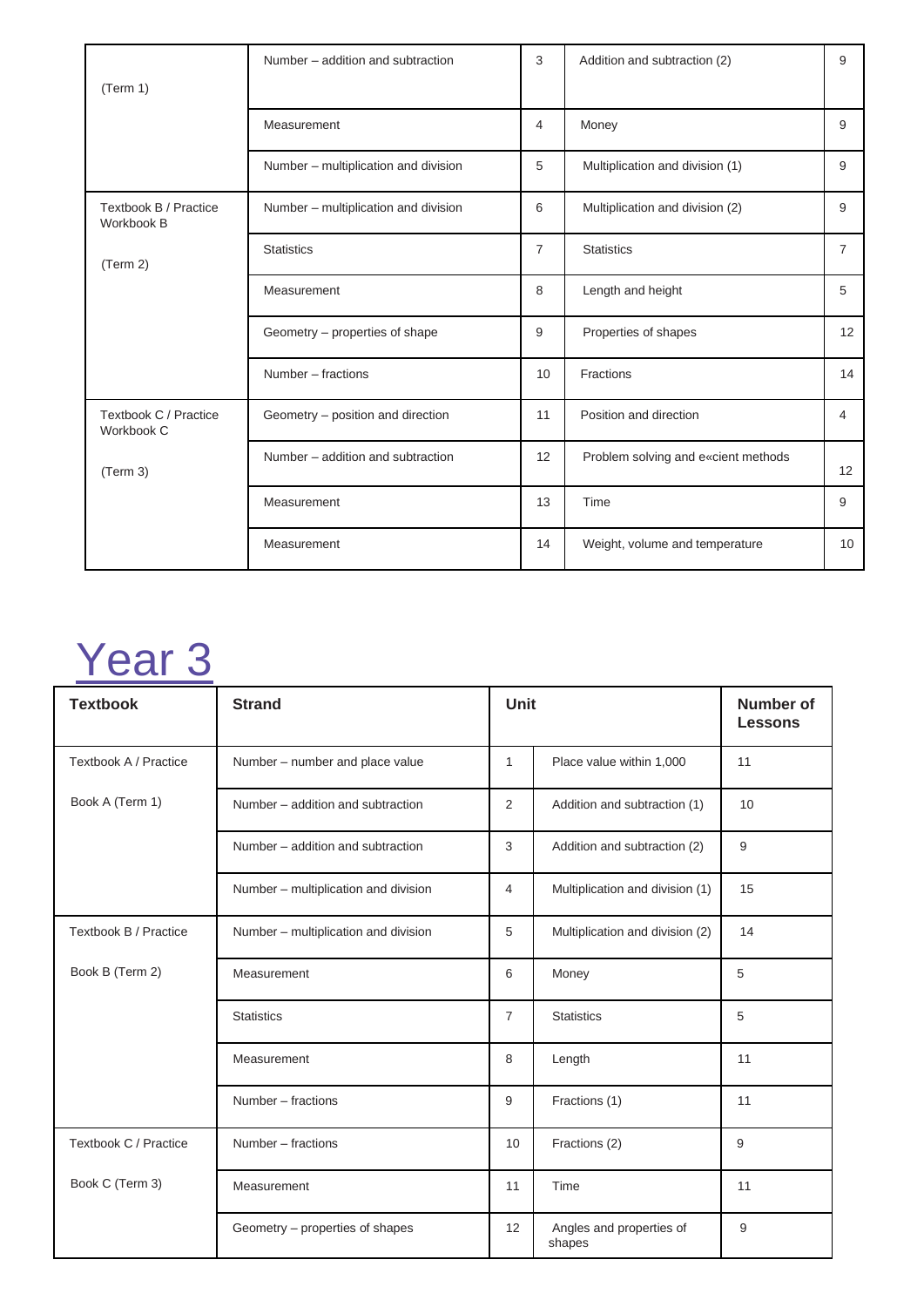| Measurement | 13 | Mass     |  |
|-------------|----|----------|--|
| Measurement | 14 | Capacity |  |

#### Year 4

| <b>Textbook</b>       | <b>Strand</b>                           | Unit           |                                      | <b>Number of</b><br><b>Lessons</b> |
|-----------------------|-----------------------------------------|----------------|--------------------------------------|------------------------------------|
| Textbook A / Practice | Number - number and place value         | $\mathbf{1}$   | Place value - 4-digit numbers<br>(1) | 9                                  |
| Book A (Term 1)       | Number - number and place value         | $\overline{2}$ | Place value - 4-digit numbers<br>(2) | 9                                  |
|                       | Number - addition and subtraction       | 3              | Addition and subtraction             | 15                                 |
|                       | Measurement                             | $\overline{4}$ | Measure - perimeter                  | 5                                  |
|                       | Number - multiplication and division    | 5              | Multiplication and division (1)      | 11                                 |
| Textbook B / Practice | Number - multiplication and division    | 6              | Multiplication and division (2)      | 15                                 |
| Book B (Term 2)       | Measurement                             | $\overline{7}$ | Measure - area                       | 5                                  |
|                       | Number - fractions (including decimals) | 8              | Fractions (1)                        | $\overline{7}$                     |
|                       | Number - fractions (including decimals) | 9              | Fractions (2)                        | 8                                  |
|                       | Number - fractions (including decimals) | 10             | Decimals (1)                         | 10                                 |
| Textbook C / Practice | Number – fractions (including decimals) | 11             | Decimals (2)                         | $\overline{7}$                     |
| Book C (Term 3)       | Measurement                             | 12             | Money                                | 9                                  |
|                       | Measurement                             | 13             | Time                                 | 5                                  |
|                       | <b>Statistics</b>                       | 14             | <b>Statistics</b>                    | 5                                  |
|                       | Geometry - properties of shapes         | 15             | Geometry - angles and 2D<br>shapes   | 10                                 |
|                       | Geometry - position and direction       | 16             | Geometry - position and<br>direction | 6                                  |

### Year 5

| <b>Textbook</b> | <b>Strand</b>                   | Unit |                            | <b>Number</b><br>οf<br><b>Lessons</b> |
|-----------------|---------------------------------|------|----------------------------|---------------------------------------|
|                 | Number - number and place value |      | Place value within 100,000 | 8                                     |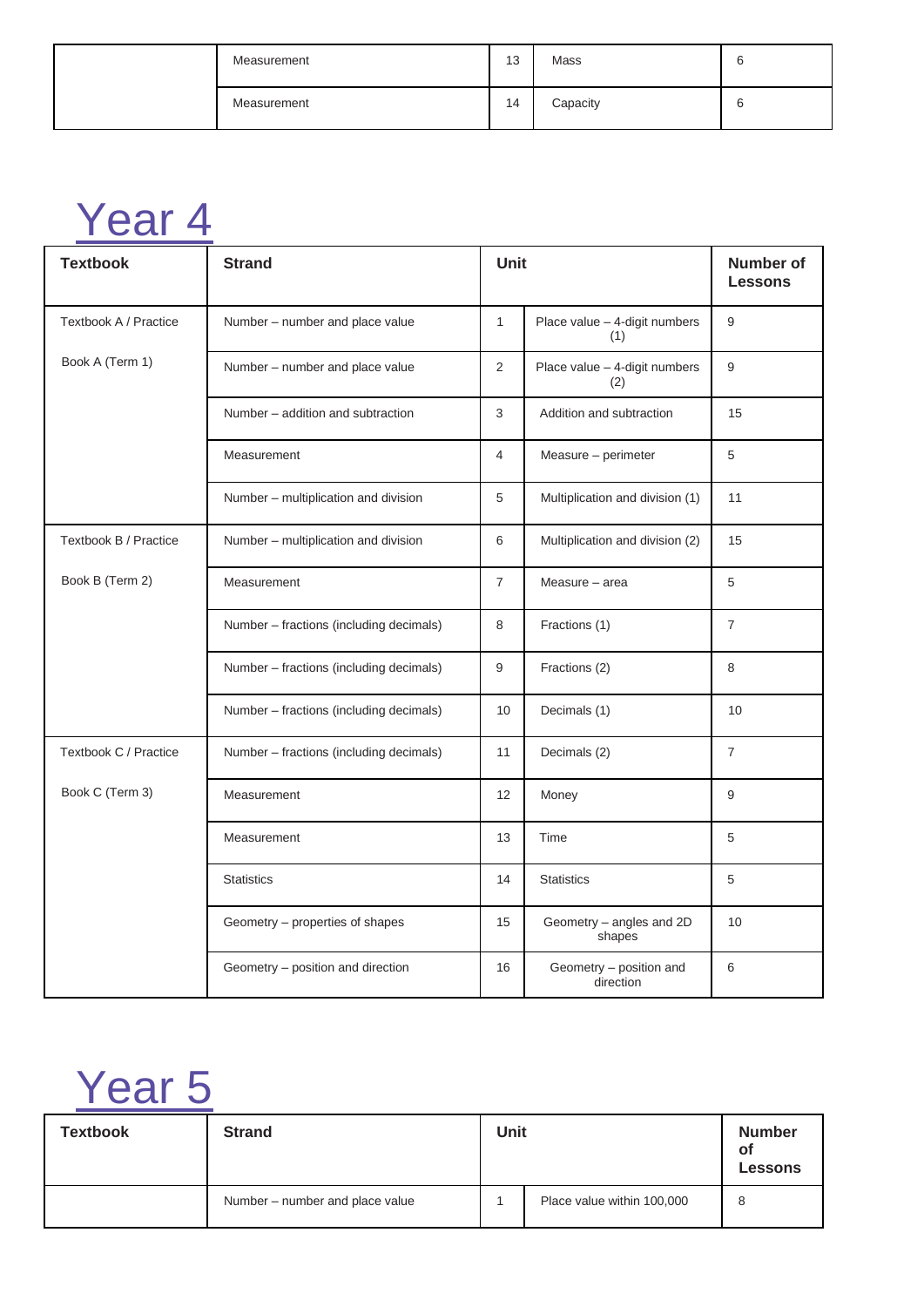| Textbook A / Practice | Number – number and place value                            | 2              | Place value within 1,000,000           | 8              |
|-----------------------|------------------------------------------------------------|----------------|----------------------------------------|----------------|
| Book A (Term 1)       | Number – addition and subtraction                          | 3              | Addition and subtraction               | 10             |
|                       | <b>Statistics</b>                                          | $\overline{4}$ | Graphs and tables                      | 5              |
|                       | Number - multiplication and division                       | 5              | Multiplication and division (1)        | 10             |
|                       | Measurement                                                | 6              | Measure – area and perimeter           | 7              |
| Textbook B / Practice | Number - multiplication and division                       | $\overline{7}$ | Multiplication and division (2)        | 11             |
| Book B (Term 2)       | Number - fractions (including<br>decimals and percentages) | 8              | Fractions (1)                          | 8              |
|                       | Number - fractions (including<br>decimals and percentages) | 9              | Fractions (2)                          | 12             |
|                       | Number - fractions (including<br>decimals and percentages) | 10             | Fractions (3)                          | $\overline{7}$ |
|                       | Number - fractions (including<br>decimals and percentages) | 11             | Decimals and percentages               | 12             |
| Textbook C / Practice | Number - fractions (including<br>decimals and percentages) | 12             | Decimals                               | 15             |
| Book C (Term 3)       | Geometry – properties of shapes                            | 13             | Geometry - properties of shapes<br>(1) | $\overline{7}$ |
|                       | Geometry – properties of shapes                            | 14             | Geometry - properties of shapes<br>(2) | 5              |
|                       | Geometry - position and direction                          | 15             | Geometry - position and<br>direction   | $\overline{4}$ |
|                       | Measurement                                                | 16             | Measure - converting units             | 10             |
|                       | Measurement                                                | 17             | Measure - volume and<br>capacity       | $\overline{4}$ |

#### Year 6

| <b>Textbook</b>       | <b>Strand</b>                                                  | Unit |                               | <b>Number</b><br>οf<br><b>Lessons</b> |
|-----------------------|----------------------------------------------------------------|------|-------------------------------|---------------------------------------|
| Textbook A / Practice | Number – number and place value                                | 1    | Place value within 10,000,000 | 7                                     |
| Book A (Term 1)       | Number - addition, subtraction,<br>multiplication and division | 2    | Four operations (1)           | 10                                    |
|                       | Number - addition, subtraction,<br>multiplication and division | 2    | Four operations (2)           | 9                                     |
|                       | Number – fractions                                             | 4    | Fractions (1)                 | 11                                    |
|                       | Number – fractions                                             | 5    | Fractions (2)                 | 9                                     |